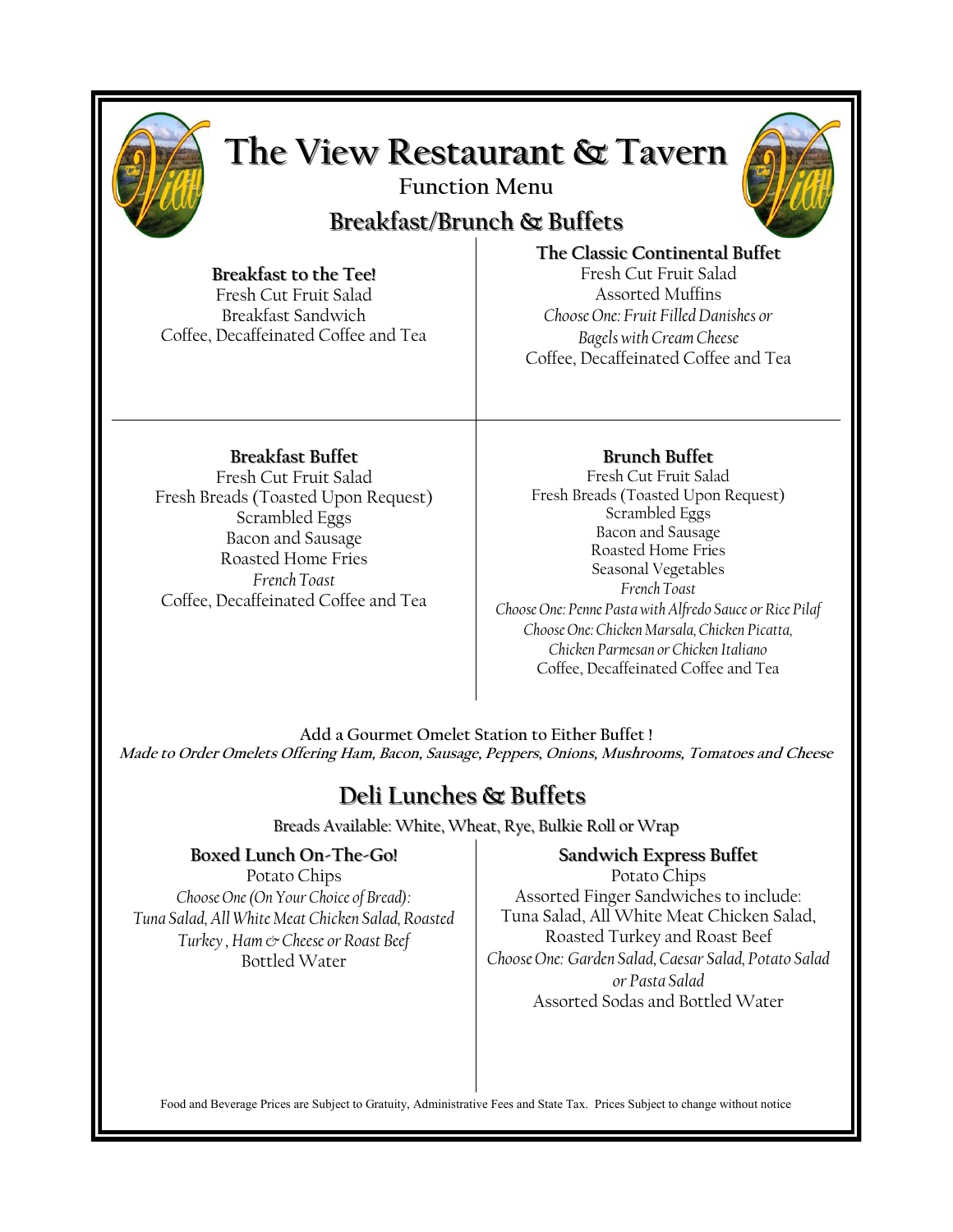### **Passed Hors D'Oeurves**

**Tomato Pesto Crostini** 

**Stuffed Mushrooms (Vegetarian, Seafood or Sausage)**  Potato Skins: Cheese & Bacon or Chili & Cheese Assorted Pizza Slices **Buffalo or Piccata Chicken Bites**  BBQ Pulled Pork Crostini **Shrimp Cocktail**  Scallops Wrapped in Bacon **Chicken or Vegetable Quesadilla**  Signature Steak Skewer

Mini Crab Cakes **Angus Cheeseburger Sliders**  Char-Grilled Chicken Breast Sliders **Lobster Grilled Cheese** Market **New Zealand Baby Lamb Chop**  Reuben Sliders<br>Assorted Sushi

Market Pricing Upon Request

# **Stationary Displays**

#### Cheese & Cracker with Fresh Vegetables

Domestic & imported cheeses, with Fresh vegetables garnished with grapes and gourmet crackers

#### Fresh Fruit & Cheese

Domestic & imported cheeses, fresh berries, cantaloupe, honeydew and pineapple with a yogurt dipping sauce

#### Mexican Fiesta

A festive Mexican layered dip of chili, guacamole, salsa, tomatoes, black olives, sour cream and cheddar cheese served with tortilla chips

#### Vegetarian Antipasto

Grilled and marinated eggplant, zucchini, summer squash, mushrooms, fire roasted red peppers, olives, artichoke hearts and imported cheeses

#### Caprese

Sliced native tomatoes with fresh buffalo mozzarella and basil. Drizzled with extra virgin olive oil and aged balsamic vinegar

#### Italian Sausage

Sweet Italian Bianco Sausage served with peppers, onions and fresh rolls

#### Italian Meatballs

Chef's own recipe in fresh marinara sauce topped with grated parmesan cheese and served with fresh rolls

#### Authentic Italian Eggplant Rollatini

Thinly sliced eggplant stuffed with fresh garlic, vegetables, Arborio rice, assorted cheeses and bread crumbs. Rolled, baked and topped with fresh marinara sauce

#### Mediterranean

Traditional tastes of tabouli, hummus, stuffed grape leaves and baba ghanouj displayed with toasted triangles of pita bread, red onion, tomatoes, cucumbers and black olives

#### Chicken Finger

Variety of original, Asian, BBQ and buffalo style with an array of dipping sauces

#### Ultimate Antipasto

Prosciutto de Parma, salami, capicola, grilled and marinated eggplant, zucchini, summer squash, mushrooms, fire roasted red peppers, olives, artichoke hearts and imported cheese

#### Lobster Mac N' Cheese Market

Chunks of fresh Maine lobster tossed with elbow macaroni in a 3 cheese sauce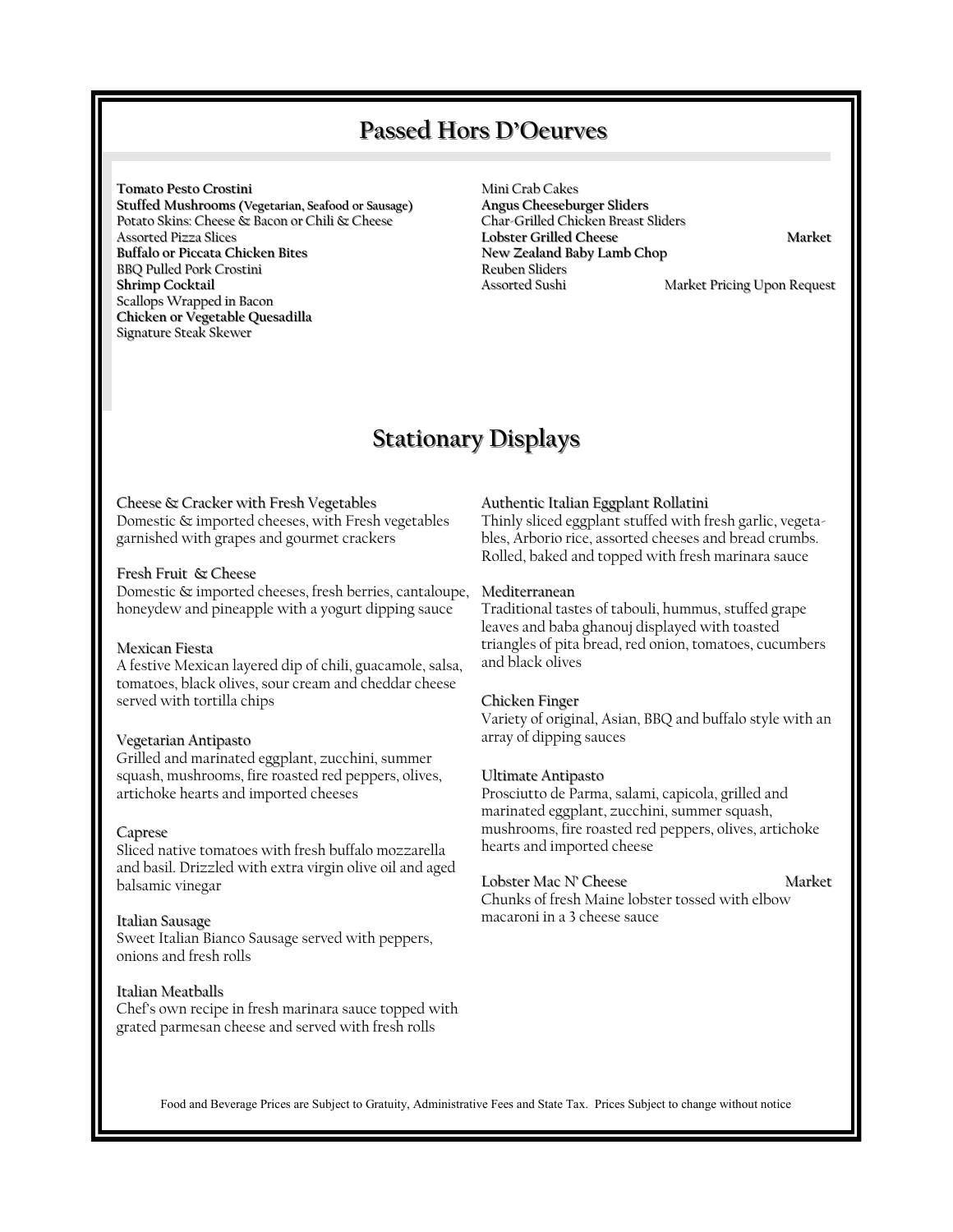# **Lunch & Dinner Buffets**

**John Adams**

Assorted Rolls and Butter *Choose One: Garden Salad or Caesar Salad*  Seasonal Vegetables *Choose One: Roasted Potatoes, Mashed Potatoes or Rice Choose One: Penne with Fresh Tomato Sauce or Alfredo Sauce Choose Two: Baked Haddock with Buttered Panko Breadcrumbs and White Wine, Baked Stuffed Chicken Breast with Cranberry Stuffing, Roast Pork Loin with Natural Gravy, or Carved Roast Sirloin (***addl. \$8.99 per person***)*  Coffee, Decaffeinated Coffee and Tea **FUNCTION FAVORITE!**

**Surf & Turf**

Assorted Rolls and Butter Garden Salad or Caesar Salad Seasonal Vegetables Roasted Potato Roast Sirloin Choose One: Grilled Salmon with a lemon dill sauce or Baked Haddock with Buttered Panko Breadcrumbs with White Wine Coffee, Decaffeinated Coffee and Tea

#### **Classic Turkey Dinner**

Assorted Rolls and Butter Garden Salad Roasted Turkey with Natural Gravy Turkey Stuffing Cranberry Sauce Homemade Mashed Potatoes Candied Carrots Green Beans Coffee, Decaffeinated Coffee and Tea

#### **Home Style Dinner**

Assorted Rolls and Butter *Choose One: Garden Salad or Caesar Salad*  Homemade Mashed Potatoes Seasonal Vegetable Medley *Roast Pork Loin with Natural Gravy, Baked Stuffed Chicken Breast with Cranberry Stuffing (substitute Top Round Roast Beef for \$3.99/pp)* Coffee, Decaffeinated Coffee and Tea

### **Gourmet Buffet**

Assorted Rolls and Butter *Choose One: Garden Salad or Caesar Salad* Bouquet of Vegetables *Choose One: Roasted Potatoes, Mashed Potatoes or Rice Choose One: Penne Pasta in Fresh Tomato Sauce or Alfredo Sauce Choose One: Baked Haddock with Buttered Panko Breadcrumbs and White Wine or Baked Salmon with Dill White Wine Sauce Choose One: Aged Roast Sirloin or Prime Ribeye Roast with Natural au Jus*  Coffee, Decaffeinated Coffee and Tea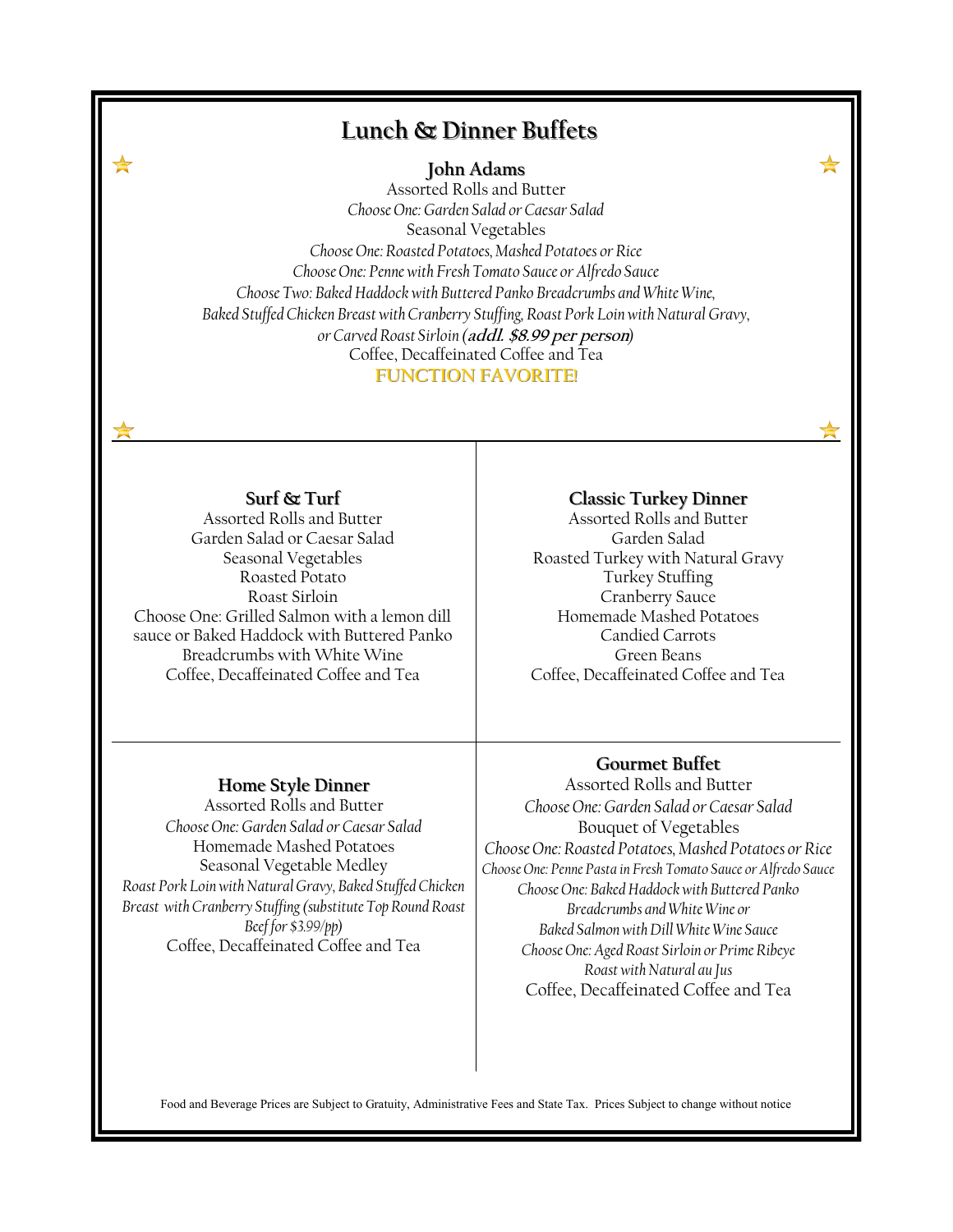# **Little Italy**  Assorted Rolls and Butter *Choose One: Garden Salad or Caesar Salad*  Homemade Italian Meatballs *Choose One: Penne with Fresh Tomato Sauce or Alfredo Sauce Choose One: Chicken Picatta, Chicken Marsala, Chicken Italiano , Chicken Parmesan or Bianco Sausage w/ Peppers & Onions* Coffee, Decaffeinated Coffee and Tea **FUNCTION FAVORITE! Lunch & Dinner Buffets The Backyard BBQ**  Pasta Salad & Potato Salad *Choose One: Garden Salad or Caesar Salad*  All Beef Franks, Angus Hamburgers & Cheeseburgers, with all the Fixins' Fresh Watermelon Slices **The Ultimate BBQ** Pasta Salad & Potato Salad *Choose One: Garden Salad or Caesar Salad*  Bianco Sausage with Peppers & Onions BBQ Chicken, Hamburgers & Cheeseburgers with all the Fixins' Fresh Watermelon Slices **The Complete Backyard BBQ** Pasta Salad & Potato Salad *Choose One: Garden Salad or Caesar Salad*  Angus Hamburgers & Cheeseburgers, with all the Fixins', Signature Steak Tips & BBQ Chicken Fresh Watermelon Slices **Little Sicilian** Assorted Rolls and Butter *Choose One: Garden Salad or Caesar Salad*  Homemade Italian Meatballs Penne Pasta with Homemade Tomato Sauce Coffee, Decaffeinated Coffee and Tea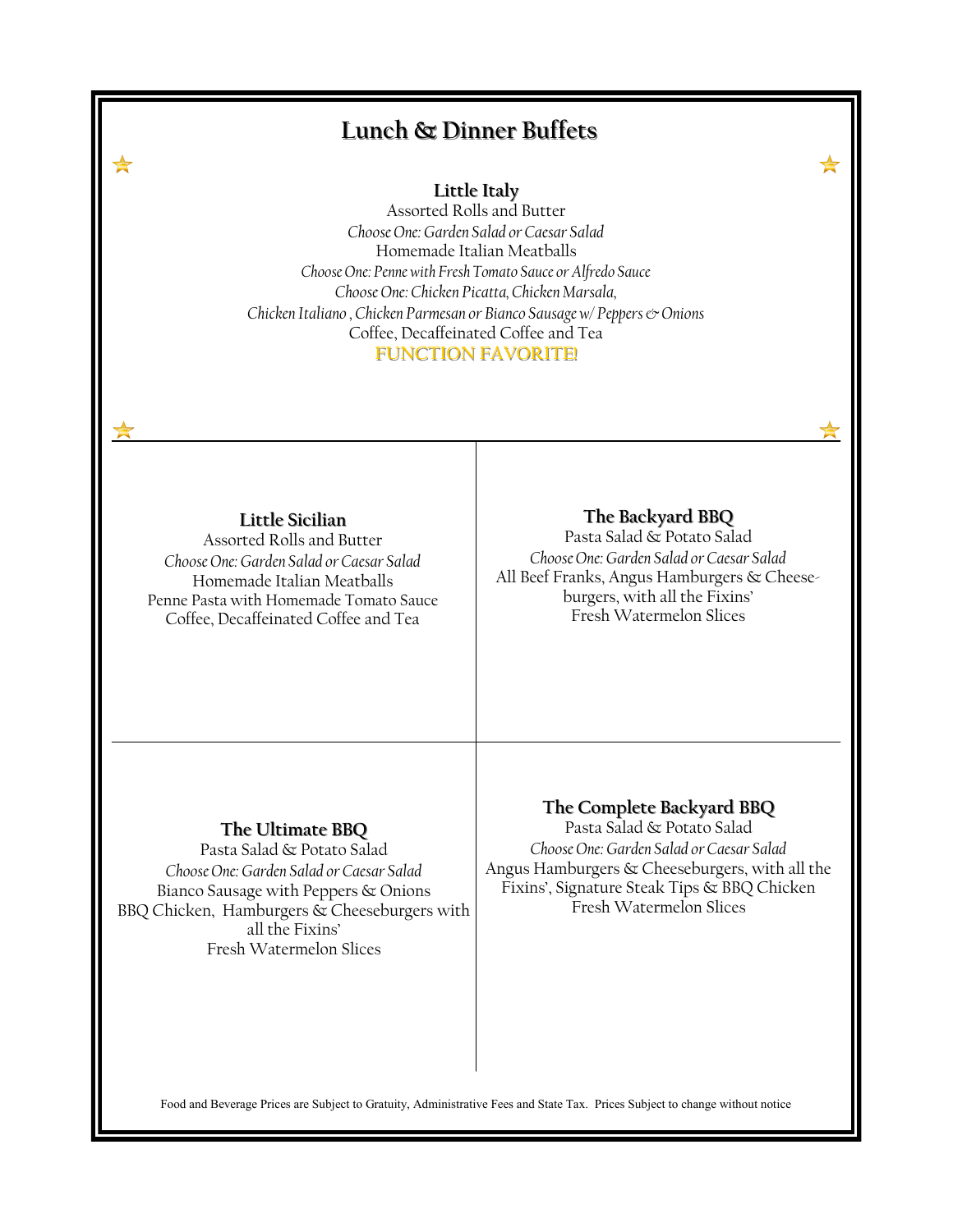# **Lunch & Dinner Buffets**

### **Clam Bake**

Corn on the Cob Corn Bread Clam Chowder Cole Slaw Steamed Clams and Mussels 1 1/4 lb. Boiled Lobster *Choose One: Boiled Red Bliss Potatoes or Potato Salad* Fresh Watermelon Slices **Market Price For additional entrée options please ask your function manager**

### **Ultimate Surf & Turf**

Corn on the Cob Clam Chowder Cole Slaw Corn Bread Pasta Salad & Potato Salad 1 1/4 Steamed Lobster Carved Roast Sirloin Sliced Watermelon *Choose One: Boiled Red Bliss Potatoes or Potato Salad* **Market Price For additional entrée options please ask your function manager**

# **Carving/Pasta Stations**

Add a Pasta or Carving Station to any Brunch, Lunch or Dinner Buffet!

Roasted Turkey Breast with Cranberry Relish Honey Glazed Ham with Pineapple Sauce St. Louis Style Ribs with Barbeque Sauce Aged Prime Select Roast Sirloin with Horseradish Sauce or Madeira Demi Glace Prime Ribeye Roast with Natural au Jus Beef Tenderloin with Béarnaise Sauce or Madeira Demi Glace

Pasta Station (with a full reception) Made to Order: Farfalle and Penne Pasta with Fresh Tomato Sauce, Alfredo Sauce, Vodka Sauce & Pesto Sauce served with fresh rolls

**Stations require a minimum of 30 guests**

### **Desserts**

Desserts Priced for 50 people

Assorted Cookies Apple Pie Homemade Bread Pudding Strawberry Shortcake

**Custom occasion cakes and desserts available upon request** 

# **Children's Menu**

Ages 12 and Under, Soft Drink Included

Chicken Fingers and French Fries Hot Dog and French Fries

Hamburger and French Fries Cheeseburger and French Fries

### **\$7.99 per person**